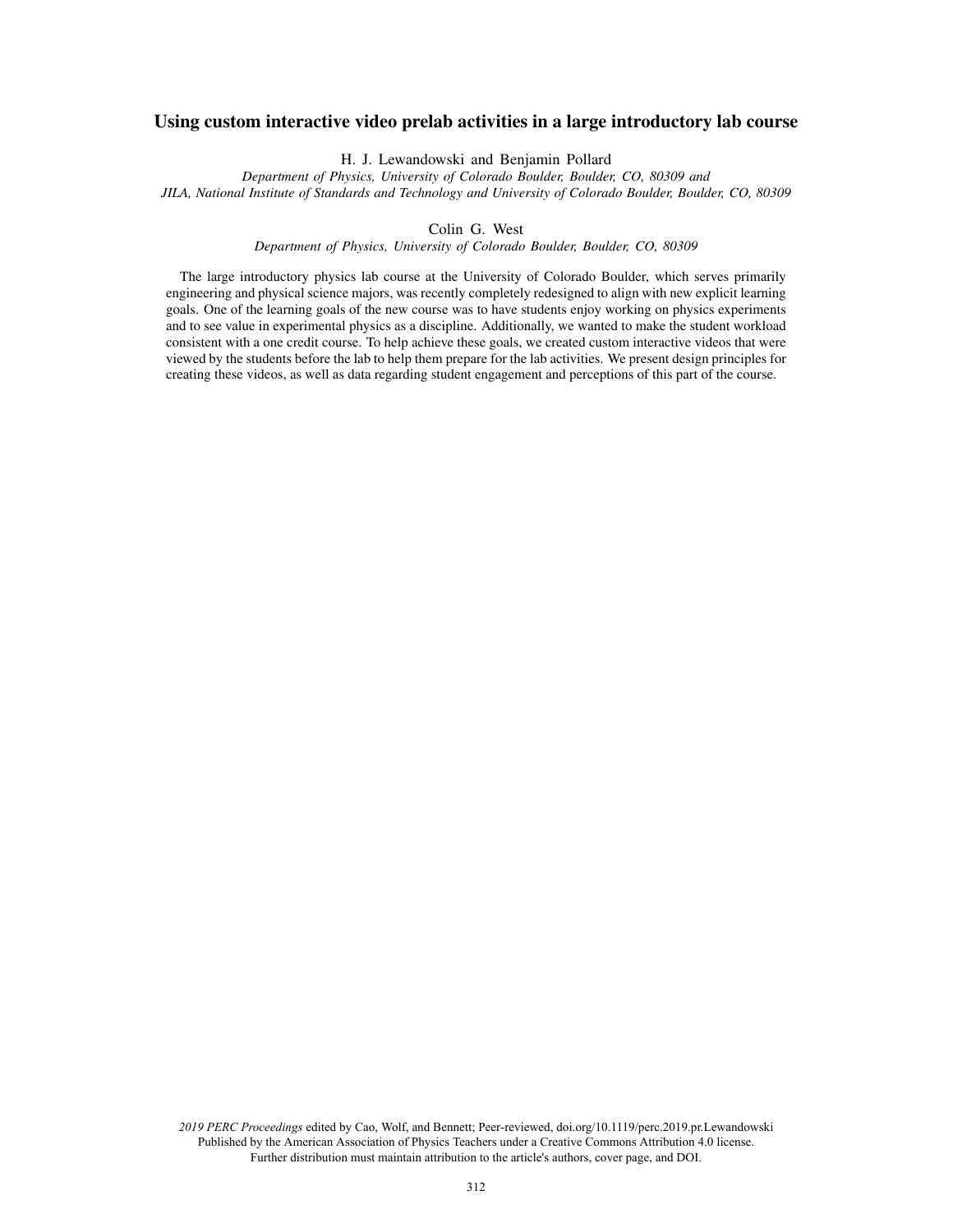#### I. INTRODUCTION

Physics Laboratory courses are increasingly becoming the focus of investigations of student learning. Many groups are exploring how students can engage in scientific practices that are unique to the lab environment (e.g., designing and carrying out experiments, analyzing data, developing models of phenomena, and presenting results)  $[1-3]$ . There are also efforts to evaluate how effective labs are at preparing students to perform on conceptual exam questions [4]. All of these efforts are leading to significant transformations of lab courses at both the introductory [5, 6] and upper-division level [7, 8]. One common component of most of these lab courses is a prelab assignment to help prepare students for the lab activity and make the best use of the limited time students have working with the apparatus. Here, we present the design and implementation of custom-made, interactive prelab videos in a large introductory lab course. We present results of students' engagement with the activities and their perceptions of the prelabs gained through survey questions and focus groups.

There is significant research showing the benefit of students preparing for a lecture by reading a textbook or through web-based multimedia pre-lecture assignments [9, 10]. These studies show the positive impact on students' performance on in-class conceptual questions and classroom discussions. A similar type of preparation for lab courses often includes a prelab activity, where students may read material, answer questions, or watch videos of lab procedures. Preclass activities are particularly important for lab courses, where students have a limited amount of time to work with the equipment. To make that time the most productive, students should have a basic understanding of the underlying theory, a broad idea of the goals for the lab, and some knowledge of the types of measurements and procedures they will need to complete. As a result, prelab assignments often need to be specially designed for a particular course. The impact and design of such custom prelabs have been studied extensively in the chemistry education community [11–13].

Recently, there was a large meta-analysis of research on prelab activities for chemistry labs [13]. Based on the metaanalysis, the authors argue there is significant benefit from well-designed activities, and they present five guidelines for developing prelab activities. Prelab activities should...

- ...be included in laboratory courses.
- ...be embedded into the overall laboratory learning process.

...focus on the whole task, drawing learners' attention to overall strategy and approaches.

- ...focus on supportive information.
- ...address the affective domain.

We believe the guidelines for chemistry labs likely apply to physics labs as well. Based on a set of guiding principles for creating prelabs and positive results from interactive video pre-lectures, we designed a set of online video prelabs with embedded questions for a completely transformed introductory lab course at the University of Colorado Boulder. This transformation included new learning goals, course structure, content, apparatus, student activities, and graduate teaching assistant training. Over two semesters of the new course, we collected data on student engagement with the prelabs, as well as responses to survey questions and feedback from student focus groups. These data help us to answer the following two research questions: To what extent do students engage with video prelabs? And do students report that the video prelabs help prepare them for the lab activities?

## II. BACKGROUND

The transformed version of the introductory lab course focuses on five broad learning goals: three goals focused on content (the use of set-like reasoning when interpreting measurements [14], the ability to prepare publication-quality graphs, and an epistemology of experimental physics that aligns with the expert view) as well as two goals focused on student affect (positive attitudes about the course and about experimental physics as a discipline). Twelve lab assignments were backwards-designed from these learning goals. For a more complete description of the course structure see Ref. [15].

For each lab, the students work in pairs and have one hour and 50 minutes to complete their investigations and document their work in an electronic lab notebook. These notebooks, which must be completed during lab, are the primary deliverable, reflecting the fact that maintaining a proper lab notebook is a highly-valued practice among practicing researchers [16]. This limited work time places a premium on the students' preparation before the lab begins.

To compensate, video prelab assignments (with embedded multiple-choice questions) accompany each lab, drawing on general concepts from just-in-time teaching [17] and the socalled "flipped classroom" structure [18, 19]. Such preclass videos can be more engaging than written materials [20], and are associated with positive affective outcomes for students [21]. In general, several studies of specific instructional video content document learning gains in introductory physics [9, 10, 22, 23], and while the evidence from metaanalyses of general prelecture content is more mixed, there is at least clear evidence that students respond positively to its usage [19, 21].

A meta-analysis by Agustian and Seerly [13] identifies five recommendations for the use of prelab activities, which we believe are also relevant here. The first is simply that "pre-laboratory activities should be included in laboratory courses"; our prelab activities are also generally in accordance with the remaining recommendations:

• Pre-laboratory activities should be embedded into the overall laboratory learning process. Our prelabs are worth 12% of the students' overall grades, the second largest grade category behind the lab notebooks themselves (72%). We evaluate the success of this embedding below by looking at the fraction of students completing each assignment.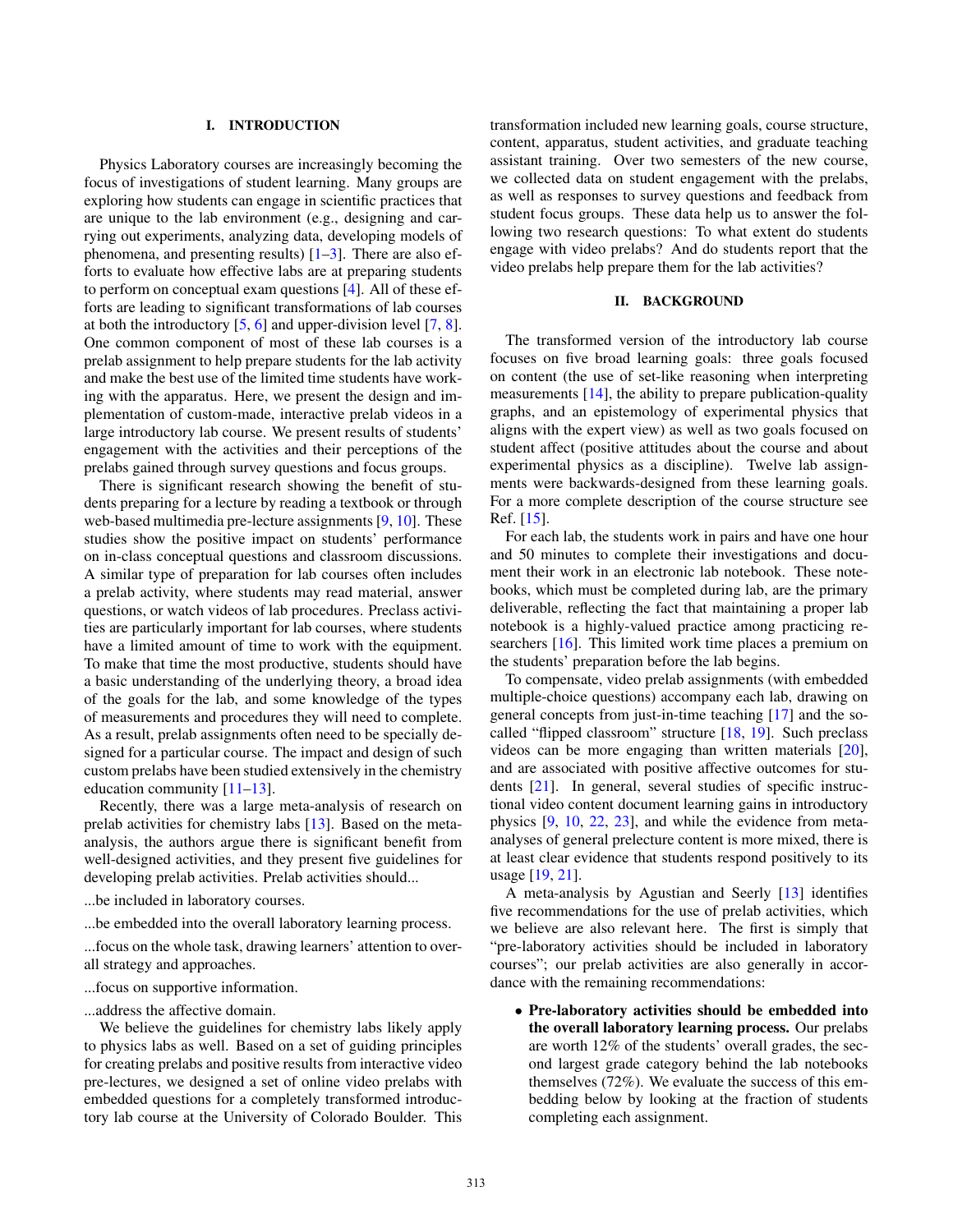- Pre-laboratory activities should focus on the whole task, drawing learners' attention to overall strategy and approaches. Our prelabs always begin with a statement of the overall goal of the upcoming lab, and the structure of the video tracks the overall "arc" of the lab, with necessary skills and physics content presented in the context of the larger goal.
- Pre-laboratory activities should focus on supportive information. Agustian and Seerly distinguish "supportive" information, which is highly generalized and of high intrinsic complexity, from "procedural" information, which is specific to the steps involved in a particular lab activity. Correspondingly, our prelabs focus on the theoretical content that underlies the activity. In particular, while our prelab videos frequently *show* the equipment that will be present in lab, they rarely, if ever, present details about how specifically to use it. We note, however, that some student feedback has pushed back against this practice (see "Results" below).
- Pre-laboratory activities should address the affective domain. Following the literature  $[24, 25]$ , our prelabs adhere to both the "voice principle" (videos are narrated with a human voice) and "personalization principle," (videos should strike a conversational tone and be situated in in the same setting that students will later use). In particular, our prelabs are narrated by a faculty member (CGW) who has been a co-instructor of the course, and are filmed in the same lab space where the course takes place. We further attempt to address the affective domain by pointing out when the students will be using equipment, software, or analytic techniques that are employed by actual researchers in the field, rather than equipment primarily used in pedagogical settings.

In addition to these principles from Ref. [13], we designed our prelabs with three more guiding principles:

- Pre-laboratory activities should be efficient and compact. Some evidence from Massively Open Online Courses (MOOC's) suggests that "shorter videos are much more engaging" [26], and while some authors caution against hard-and-fast rules, common guidelines advise videos of not more than six to ten minutes in length [26, 27]. Eleven of our twelve prelab videos are shorter than seven minutes in length, with the longest running ten minutes and 33 seconds.
- Pre-laboratory activities should encourage engagement with the lab manual. Following evidence that prelecture assignments with quiz questions encourage students to read their textbook [28], we structure many (though not all) of the embedded questions to require students to consult their lab manual for information.

• Pre-laboratory activities should demystify any "black box" formulae. Though theoretical physics content is not a learning goal of our course, for affective and epistemological reasons, we intend that students should never feel they have been handed an inexplicable black-box formula to use in their lab. Consequently, when complex formulae are required, our prelabs engage students directly in the derivations of these formulae, often pausing to ask them a question about a key intermediate step before proceeding.

These are the principles that underpin the content of the videos. Regarding their development and deployment, we sought to strike a balance between practicality and production value. All videos were filmed with an entry-level DSLR camera using a basic lavalier microphone to record audio. In general, prelabs were loosely scripted, making note of sections where students would benefit from video of either specific equipment or a mathematical formula. Such sections were filmed first with voice-over audio and digitally generated equations. Remaining sections were filmed with a faculty member against a generic chalkboard background and edited with consumer software (Final Cut Pro X). Videos were then uploaded to a private YouTube channel with closedcaptions for accessibility, and incorporated into a third-party video quizzing service (PlayPosit [29]), which facilitates embedded questions (including rendered equations).

## III. METHODS

To analyze the effectiveness of these prelab assignments, data were collected from three principle sources. First, the third-party video hosting service which was used for the course automatically recorded information on which students completed the assignments, how long they took to complete the assignment, and which questions they answered correctly (in addition to other information not considered here). We examine data for the first two semesters of the course after it settled into its ongoing format (the very first semester of the transformed course involved slightly different prelab structure and content) and, except for completion rates, reject any datapoints from students who did not attempt the prelab in a given week. The result is approximately  $N = 1200$  data points per prelab across the two semesters.

For each of the aforementioned quantities, we examine the mean, standard deviation, and standard error. For the assignment completion time, we also consider the median value, since for each prelab it was common for a few students to log unusually long completion times (for example, a time greater then 24 hours). Since such data points seem unlikely to represent the student's actual expended effort rather than a logistical anomaly (e.g. an assignment window left logged in overnight), an outlier-resistant measure of central tendency gives a more accurate picture in this case.

All students were also given the opportunity to complete an online survey at the end of the course, which included ques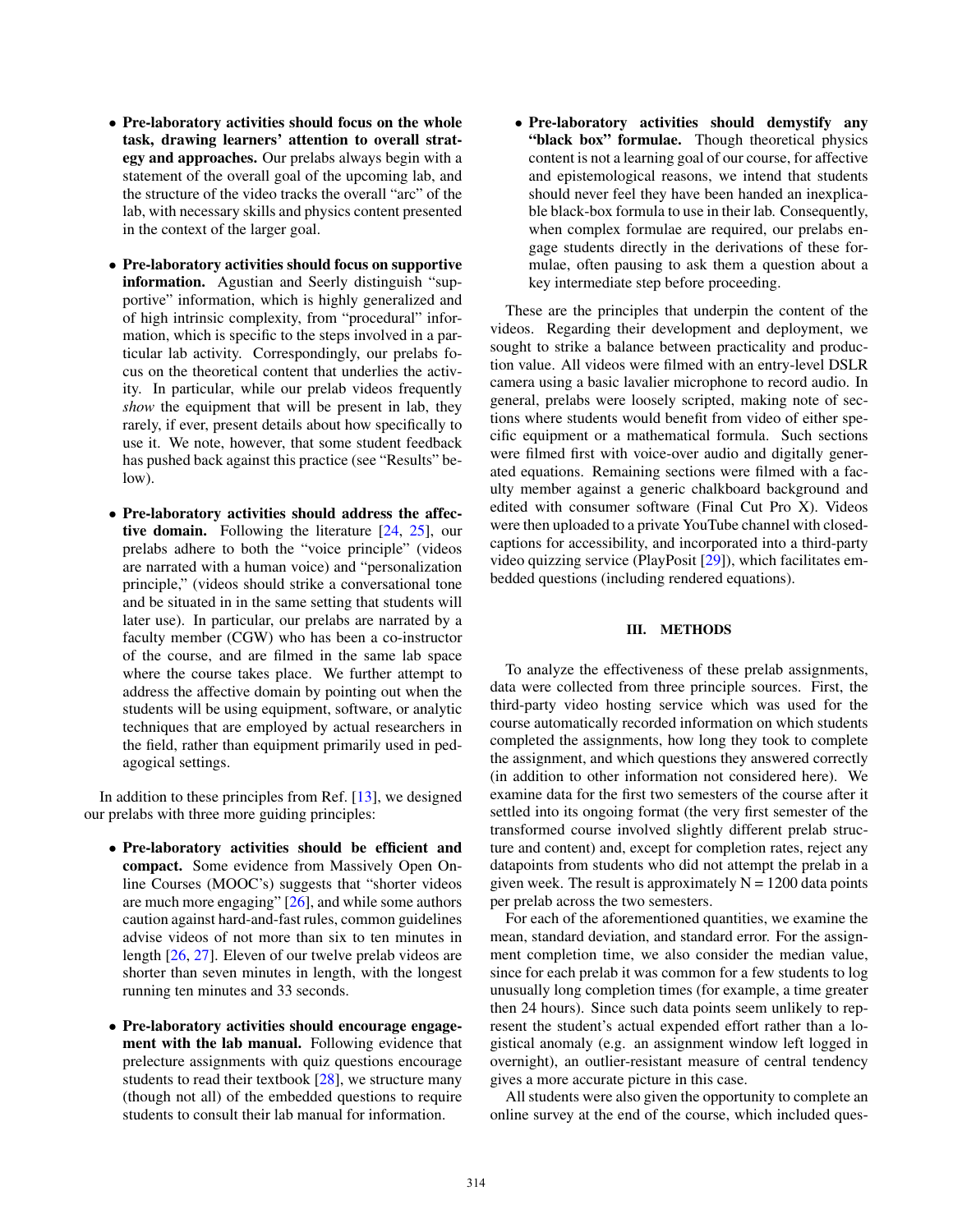tions about measurement uncertainty, as well as questions directly related to the course structure and content. One of these questions asked students to respond to the prompt "How well did the prelab videos prepare you to do the corresponding labs?" on a Likert scale from "very well" to "very poorly."

Finally, during one of the early semesters of the transformed course, five small focus groups (3-5 students each) were run to discuss various aspects of the course, including the prelabs. Participation was solicited via email to all enrolled students a couple weeks before the end of the semester. BP, who was not an instructor of the course or known to the students in any other official capacity, was the email contact and facilitated the focus groups themselves. Groups were formed to prioritize grouping together people of a single gender and major area of study [30], within scheduling constraints. The students were assured that instructors of the class would not have access to the data from the focus groups until after their grades were submitted. Each participant was financially compensated for their participation. The focus group itself was run as a semi-structured interview with questions predetermined by BP and HJL. BP took written notes during the interviews, and they were video and audio recorded. Recordings of particular sections of interest were transcribed for further analysis. For this particular work, representative quotations were selected from among all statements made that specifically mentioned the prelab videos.

It is important for context to understand the general demographics of the students in the course; although billed as a freshman-level course in experimental physics, the students are primarily a mixture of physical science and engineering students, with a nontrivial fraction (33%) who have been at CU for four or more semesters. The demographics of the students in the class as reported by survey include 28% women, 71% men, 1% non-gender conforming.

#### IV. RESULTS AND DISCUSSION

We begin by presenting the analytics extracted directly from the PlayPosit system, which are summarized in table [I.](#page-3-0) These data directly address the question of student engagement and also provide important context for the question of how well the students felt they were prepared by the prelabs. We note that the fraction of students completing the prelabs is consistently high and does not significantly decline throughout the semester, which one might expect if students did not find them worthwhile.

The average scores on the prelab assignments are generally strong, notable because many of the prelab questions cannot be answered with pure background physics knowledge, but require engagement with the lab guides and course materials. Indeed, the distribution of prelab scores is skewed significantly upward, as seen in Fig. 1. We initially sought to examine the efficacy of the prelabs by testing for correlations between a student's prelab score and their score on the associated lab, but unfortunately these high-end saturation effects

<span id="page-3-0"></span>TABLE I. Analytical information from student prelab video logs (N ranging from 1156 to 1236). "Completion" is the number of students who fully completed the prelab as a fraction of the final course enrollment. "Avg score" is the mean score among all students who started the assignment; uncertainty is given by standard error. "Median time" is the median elapsed time from when a student opened a video to when they submitted it for a grade.

|                |      |                | Prelab   Completion Avg Score Median Time |
|----------------|------|----------------|-------------------------------------------|
|                | (%)  | (% )           | (min:sec)                                 |
| 1              | 95.5 | $87.1 \pm 0.7$ | 05:18                                     |
| 2              | 90.3 | $90.1 + 0.7$   | 09:19                                     |
| 3              | 89.8 | $81.5 + 0.7$   | 16:24                                     |
| $\overline{4}$ | 92.5 | $80.5 + 0.7$   | 14:22                                     |
| 5              | 89.7 | $83.5 + 0.7$   | 12:21                                     |
| 6              | 87.0 | $84.5 + 0.7$   | 18:43                                     |
| 7              | 88.8 | $86.5 + 0.8$   | 12:17                                     |
| 8              | 91.8 | $80.4 + 0.7$   | 11:43                                     |
| 9              | 90.8 | $91.5 \pm 0.6$ | 12:08                                     |
| 10             | 90.0 | $88.0 + 0.7$   | 10:19                                     |
| 11             | 88.8 | $85.5 + 0.7$   | 12:51                                     |
| 12             | 90.1 | $90.0 + 0.8$   | 0.5:14                                    |

(which are present in lab scores as well) make such correlations of limited value.

The median elapsed time spent on each prelab suggests that, in general, most students are not spending more than 15 minutes on the assignment. Except for the first and last weeks, which are intentionally shorter and easier, they also suggest that a typical student spends roughly a minute to a minute and a half per question (calculated from the median elapsed time minus the length of the video itself, divided by the number of questions). These numbers are consistent with the idea that students do not find the prelabs overly burdensome.

We note also that we have found very few instances (less than 1% of cases) where a student's total elapsed time is nearly the same as the base video run time. Such an occurrence might represent a student either randomly clicking through the questions or blindly copying answers from classmates; the apparent paucity of such behaviors is also consistent with students who do not find the prelabs too onerous and who might in fact find value in completing them.

Against this backdrop, we can assess the students opinions more directly from their responses to our anonymous survey questions and from their comments in focus groups. In response to a Likert-style survey question asking "How well did the prelab videos prepare you to do the corresponding labs?" 80% responded either "well" (50%) or "very well" (30%), with uncertainties less than  $\pm 3\%$  as estimated using the binomial proportion confidence interval at the 95% confidence level. Only  $6.6 \pm 1.4\%$  percent believed they were "poorly" or "very poorly" prepared.

This sentiment also appeared as a common theme in the focus groups. In one, a prompt from the facilitator ("One other aspect about 1140 were the prelab videos. How well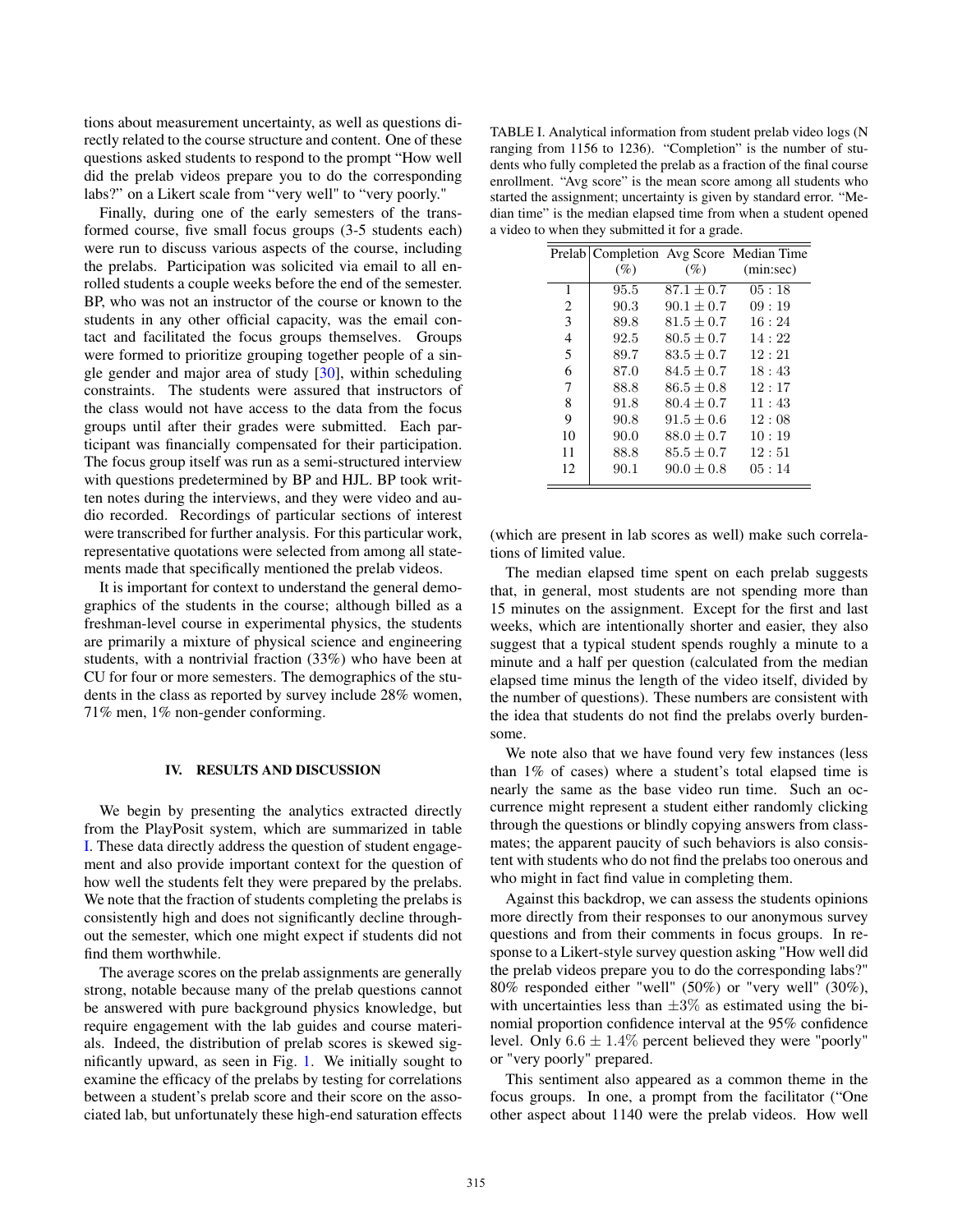

FIG. 1. Distribution of students' average prelab scores (averaged over all 12 prelabs) for all students who remained enrolled at the end of each semester (N = 1219). The average score is  $82.0 \pm 0.4\%$ , with a median of 85.2% and a standard deviation of  $\sigma = 13.3\%$ (though we note that saturation at 100% means the distribution is clearly not normal)

did the prelabs prepare you to do the corresponding labs?") elicited the following representative responses (intermediate dialog edited for clarity):

*Student 1: I thought very well. All the stuff covered in there is the stuff you're going to need in the lab, so I thought they were pretty helpful. ..."*

*Student 2:Yeah it's definitely helpful to have some idea of what you're going to be doing. Just a rough idea of the game plan for each lab*

*Student 3: ...I started taking notes on all of the videos, and once I did that, I realized that if I just showed up with my note page to the lab, I would probably know what's going on from that alone. So I think the prelabs do a really good job...*

We do note, however, that in two of the interview groups, students said they felt the utility of the prelabs varied throughout the semester, identifying some prelabs as more useful and applicable than others, though not all students in the groups expressed agreement.

Other comments about the prelabs that were present across focus groups expressed appreciation that they were "short," and "not...boring." Multiple students also commented on the advantages of video prelabs over written prelab materials, saying for example that "you can go at your own pace" and that they were "more engaging" than written assignments.

One of the more negative themes that emerged was that many students wished the prelabs had showed more details of the actual lab equipment being used, instead of emphasizing background and theory. As noted above, however, this was in fact a conscious design choice to allow the prelabs to focus on supportive rather than procedural information [13].

# V. CONCLUSIONS AND FUTURE RESEARCH

We have described the creation of a set of interactive "prelab" videos for use in a transformed introductory physics lab course. The design principles of these labs are consistent with the recommendations from a recent meta-analysis focusing on prelab videos in chemistry courses [13]: the prelabs are embedded in the course structure, they describe the overall lab strategy, they focus on supportive information, and they address the affective domain. We also highlight three additional principles that guided our design: the prelabs are compact, they encourage engagement with the lab manuals, and they attempt to demystify "black box" formulae.

We asked two research questions: First, to what extent do the students engage with the prelabs? And second, do the students report that the prelabs prepared them well for lab? In answer to the first question, our preliminary results show that very high percentages ( 90%) of the students are completing the prelabs, with the vast majority of students spending a nontrivial amount of time engaging with each question and an average time per question of well over a minute.

In answer to the second question, survey results suggest that a large percentage of the class (roughly 80%) do feel that the prelabs prepared them well. This was also expressed in focus groups, although some students also stated that certain prelabs were more successful in this respect than others.

While students seem to generally *believe* that the prelabs prepared them well, in future research, we would like to know whether there is evidence to show that this belief is correct. Saturation effects prevent us from drawing meaningful conclusions about correlations between prelab scores and lab scores. But more targeted data focusing on performance on individual prelab questions and specific lab components might be illustrative. It would also be interesting to look at correlations between lab performance and time spent engaging with the prelabs. While student background knowledge would be a confounding factor here, this might be minimized by looking only at prelab questions that engaged with specific lab details rather than general physics theory.

Finally, it would be useful to examine in greater depth whether the prelab design principles that we have drawn from the world of chemistry truly translate to the physics community, and which, if any, discipline-specific principles might be added in the physics context. These and other questions could be addressed with more targeted data collection during future semesters of the transformed course.

## ACKNOWLEDGMENTS

We thank the team: D. Bolton, M. Dubson, A. Ellzey, R. Hobbs, M. Schefferstein, and D. Woody for their valuable contributions, and S. Noorani for assistance with PlayPosit data collection. This work is supported by the NSF (PHYS-1734006, DUE-1525331), the Assoc. Dean for Education of the CEAS, and the College of A & S at the U. of Colorado.